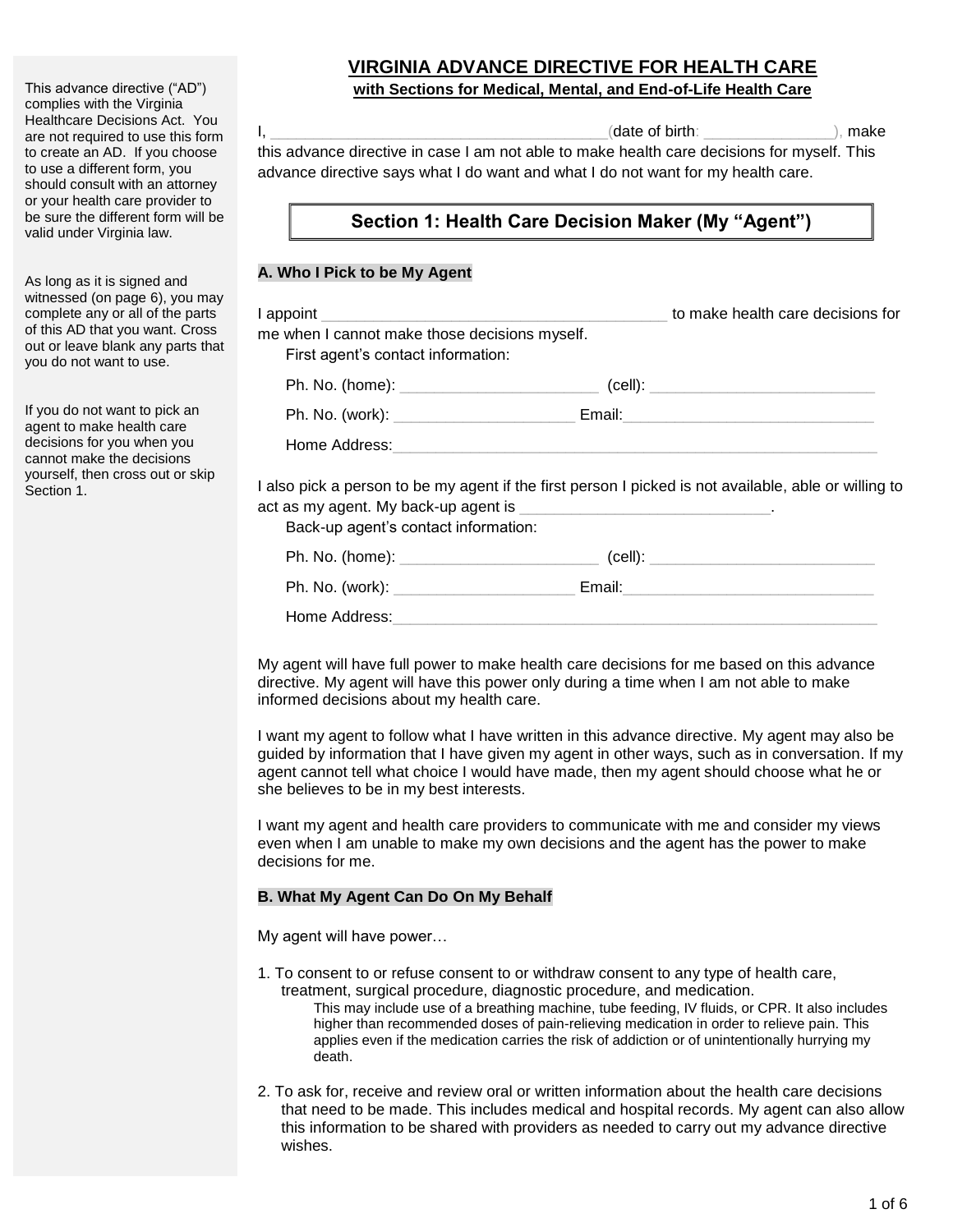Power 9: If you have any specific instructions about visitation, you need to say so on page 4. Note: other laws and regulations may limit an agent's power to make visitation decisions.

You may add any additional details about the powers (e.g., "My agent may not fire Dr. Smith"). Note: any attached page with instructions must be signed and witnessed, too.

Part C lets you give your agent the power to consent to treatment that you say "no" to. This power applies only if you cannot make informed decisions. If you do not want to give your agent this power, skip or cross through Part C.

This power has two parts: 1. You can give your agent the power to act over your objection to inpatient mental health admission  *and/or*

2. You can give your agent the power to act over your objection to other health care

You can also exclude specific treatments that you always want to be able to object to.

IMPORTANT: You need to get a physician's or licensed clinical psychologist's signature to make Part C legally binding. A physician or licensed clinical psychologist needs to check that you understand the consequences of giving your agent these powers.

If you are not completing Part C, you do not need your physician or psychologist to sign here.

- 3. To hire and fire my health care providers.
- 4. To consent to my admission to, transfer to, or discharge from a hospital, hospice, nursing home, assisted living facility or other health care facility.
- 5. To consent to my admission to a mental health care facility when it is recommended by my health care providers.

The admission can be for up to the maximum time permitted by current law. At the time I made this advance directive the maximum was ten (10) calendar days.

- 6. To continue to act as my agent as long as I am unable to decide for myself, even if I state that I want to fire my agent.
- 7. To consent to my participation in any health care study if the study offers the chance of therapeutic benefit to me.

The study must be approved by an institutional review board or research review committee according to applicable federal or state law.

8. To consent to my participation in any health care study that aims to increase scientific understanding of a condition that I may have or to promote human well-being, even though it offers no direct benefit to me.

The study must be approved by an institutional review board or research review committee according to applicable federal or state law.

- 9. To make decisions about visitation when I am admitted to any health care facility. My agent must follow any directions on visitation I give on page 8 of this advance directive.
- 10. To take any lawful actions needed to carry out these decisions. This may include signing releases of liability to medical providers or other health care forms.

 $\square$  See additional details on attached page.

### **C. What My Agent Can Do Over My Objection**

When I am not able to make informed decisions about my health care, I may say "no" to treatment that I actually need. If my agent and my physician believe I need that treatment, my agent has the power:

□ \_\_\_\_ 1. To consent to my admission to a mental health care facility as permitted by law, even if I object.

and/or

□ \_\_\_\_\_\_\_ 2. To consent to other health care that is permitted by law, even if I object.

This authority includes all health care except for what I have written in the next sentence or elsewhere in this document. My agent does **not** have the authority to consent to **one of the set of the set of the set of the set of the set of the set of the set of the set of the set of the set of the set of the set of the set of the set of the set of the set of the set of the set of the s** 

I am a physician/licensed clinical psychologist familiar with the person who has made this advance directive for health care. I attest that this person is presently capable of making an informed decision and that this person understands the consequences of the special powers given to his/her agent by this Subsection C of this advance directive.

 $\_$  ,  $\_$  ,  $\_$  ,  $\_$  ,  $\_$  ,  $\_$  ,  $\_$  ,  $\_$  ,  $\_$  ,  $\_$  ,  $\_$  ,  $\_$  ,  $\_$  ,  $\_$  ,  $\_$  ,  $\_$  ,  $\_$  ,  $\_$  ,  $\_$ 

Physician or Licensed Clinical Psychologist Signature Date

Printed Name and Address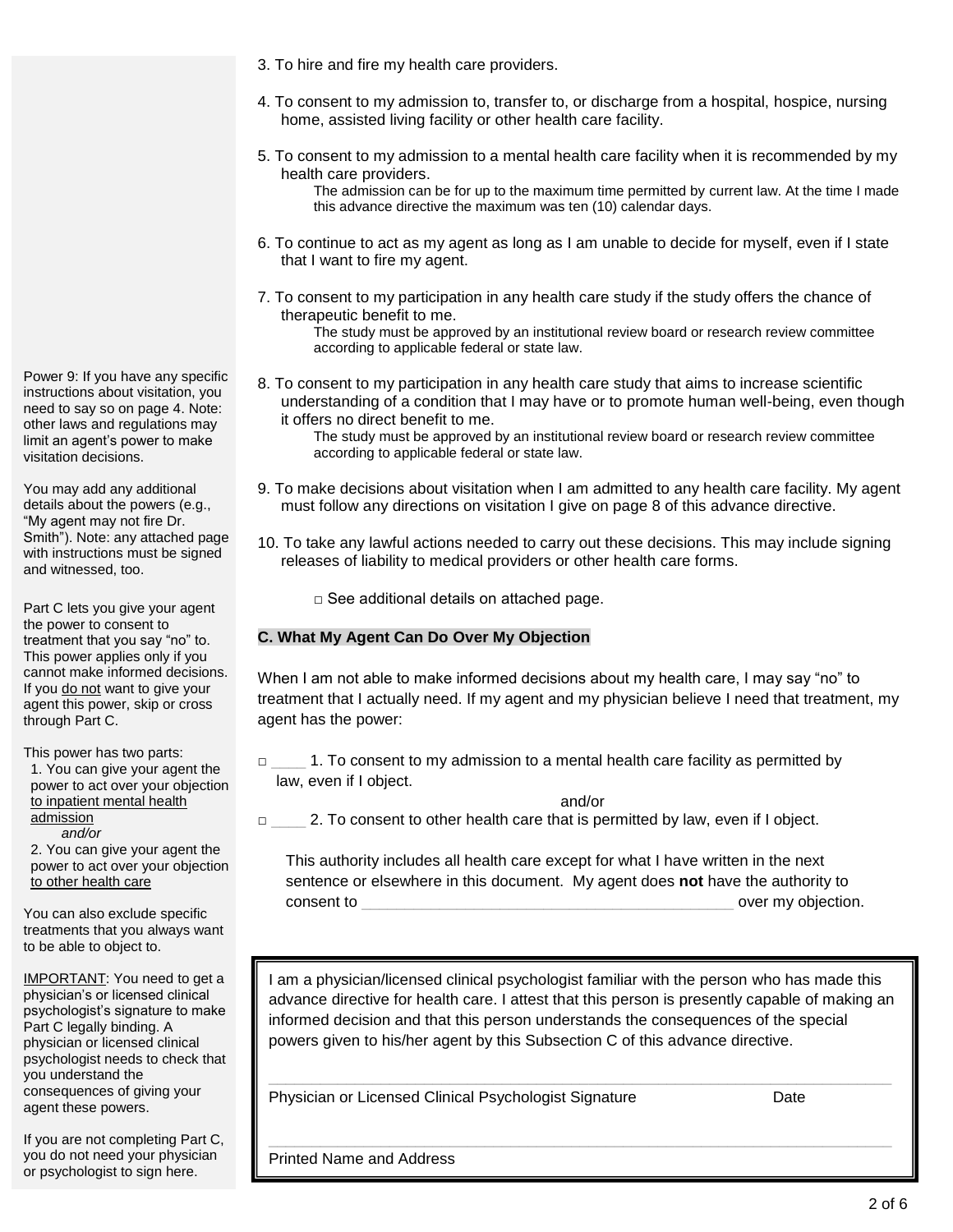directions about your health care. You may skip over or cross out any parts that you do not want to fill out. You can use these parts even if you do not pick an agent.

Part A lets you provide background information to your health care providers. It includes no instructions.

You can also provide medication information by attaching a list of your medications to this AD, or writing where people can get your medication information (e.g., calling your primary care doctor).

Part B lets you give your preferences for medications. You may refer to specific medications or types of medications.

Your physician must consider your preferences. But medication decisions must be based on his or her clinical judgment too.

Your physician is not required to follow preferences that are medically or ethically inappropriate.

You have the option of telling providers more information about your choices—it can help them to better follow your wishes.

# You may use Section 2 to give **Section 2: My Health Care Preferences and Instructions**

My preferences and instructions for my health care are written in this section. My health care agent and any health care providers working with me are directed to provide care in line with my stated instructions and preferences. *I understand that my providers do not have to follow preferences or instructions that are medically or ethically inappropriate or against the law.*

### **A. My Health Conditions and Current Treatments**

**1. My current health condition(s) and important things about my condition(s) that health care providers should know:** 

**2. Symptom(s) that indicate I need prompt medical attention:** 

3. My medications and dosages as of  $\frac{1}{20}$  /20  $\frac{1}{20}$ 

| <b>Dose</b> | How/when I take it         |  |  |  |
|-------------|----------------------------|--|--|--|
|             |                            |  |  |  |
|             |                            |  |  |  |
|             |                            |  |  |  |
|             |                            |  |  |  |
|             |                            |  |  |  |
|             |                            |  |  |  |
|             |                            |  |  |  |
|             |                            |  |  |  |
|             | See attached list for more |  |  |  |
|             |                            |  |  |  |

**4. Other important information regarding medications (allergies, side effects):**

### **B. Medication**

### **1. Medication Preferences**

I prefer that the following medications (or classes or types of medication) be tried first in a crisis or emergency:

| As treatment for |
|------------------|
|                  |
|                  |
|                  |
|                  |
|                  |
|                  |
|                  |

I prefer these medications because: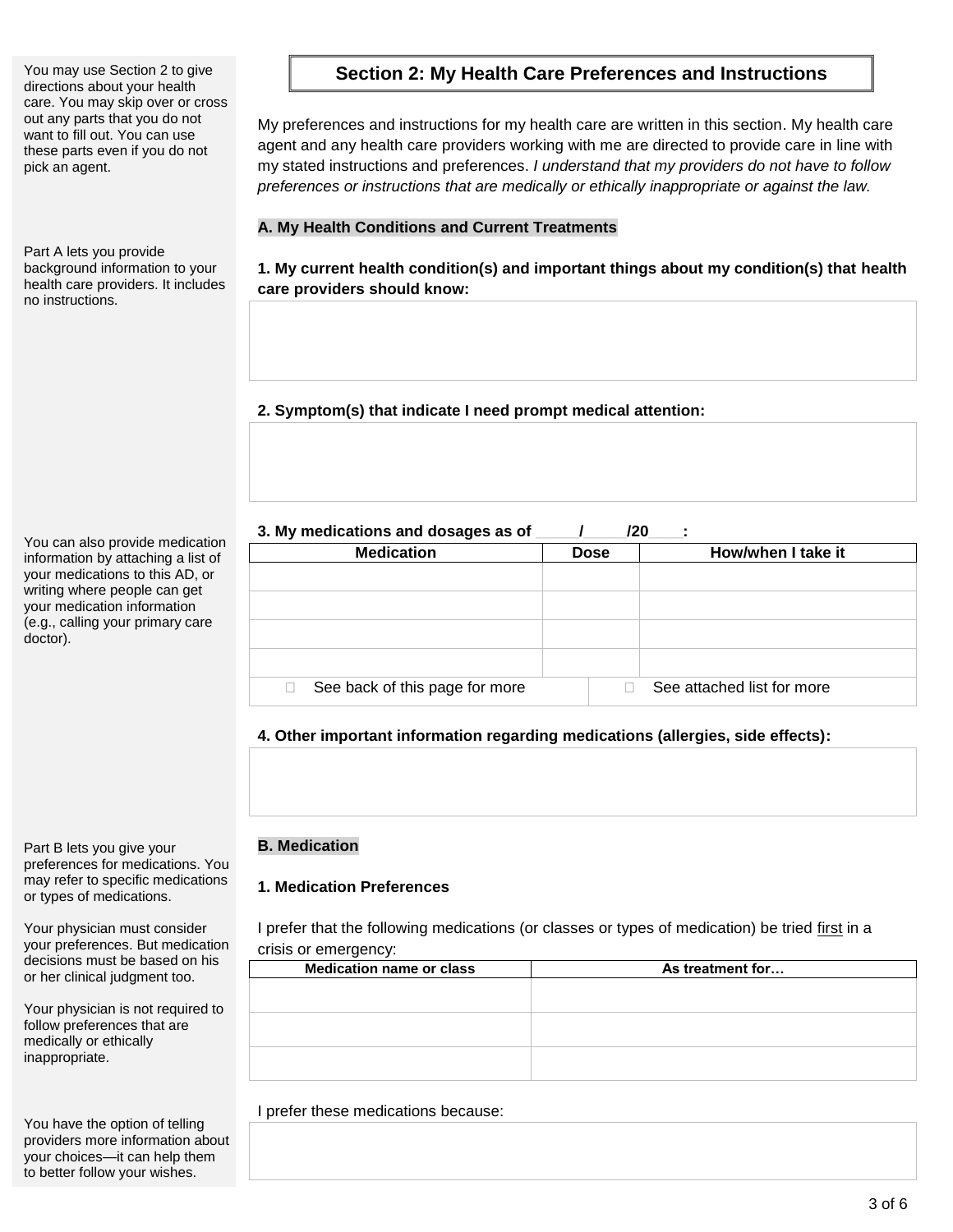In general, your agent cannot authorize and your physician cannot order use of the medications that you refuse here. There are some narrow exceptions permitted by law, such as emergencies.

You have the option of telling providers more information about your choices—it can help them to better follow your instructions.

If you gave your agent the power to make visitation decisions, your agent must make visitation decisions based on any instructions you write here.

Part D lets you give details about what treatment you would want if you cannot recover from a severe illness or injury.

The first type of condition that you can give treatment instructions for is in case your death is expected very soon. For example, if you were in the last stage of cancer.

**For D.1, check only 1 box and initial the line.**

If the pre-made options above do not fit what you want, you may write your own preferences and instructions.

### **2. Medication Authorization and Refusal**

Generally, I authorize my agent to consent to medications that my treating physician says are appropriate. But I specifically do **not** consent to the medications listed below. (This includes brand-name, trade-name, or generic equivalents.)

I realize that my condition and needs may change. So, I also state whether my agent can consent to the medication. My agent should consent only if my physician finds that the medication is clearly the most appropriate treatment for me under the circumstances.

| Medication name or class that I do not<br>want | As treatment for | My agent can<br>authorize it if<br>necessary |    |
|------------------------------------------------|------------------|----------------------------------------------|----|
|                                                |                  | Yes                                          | No |
|                                                |                  | Yes                                          | No |
|                                                |                  | Yes                                          | No |

I do not want these medications because:

### **C. Visitation Instructions**

If I am in a health care facility, this is how I want visitation to be handled:

### **D. Life-Prolonging Treatment**

**1.** If my doctor determines that my death is imminent (very close) and medical treatment will not help me recover, then:

- □ \_\_\_\_ I do not want any treatments to prolong my life. This includes tube feeding, IV fluids, cardiopulmonary resuscitation (CPR), ventilator/respirator (breathing machine), kidney dialysis or antibiotics. I understand that I still will receive treatment to relieve pain and make me comfortable.
- □ l want all treatments to prolong my life as long as possible within the limits of generally accepted health care standards. I understand that I will receive treatment to relieve pain and make me comfortable.
- □ \_\_\_\_\_ Other choices, as follows: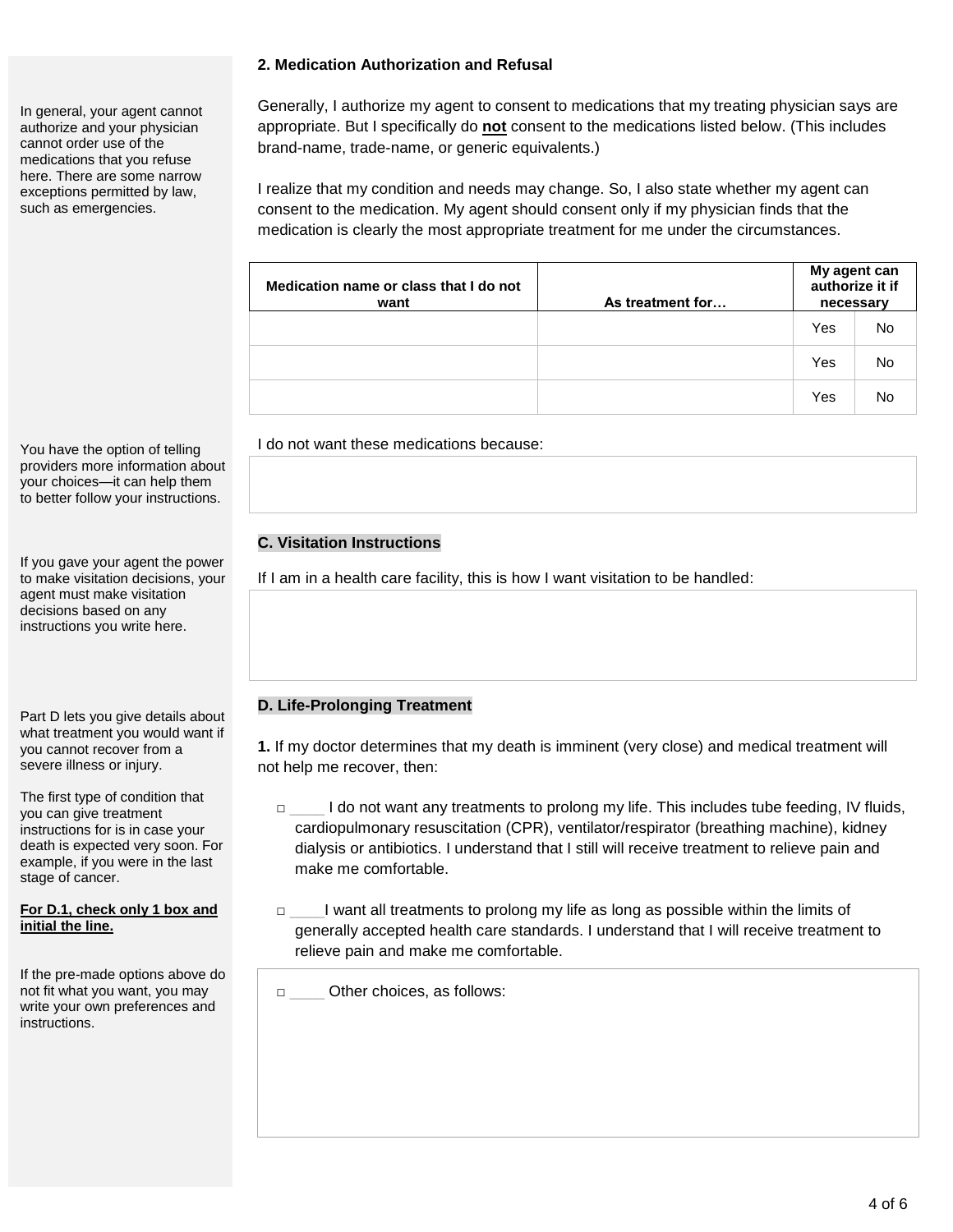The second type of condition that you can give treatment instructions for is in case your brain becomes severely and permanently damaged. For example, if you were in a permanent coma.

Sometimes people in a permanent coma can be kept alive for a long time, even though they are not expected to recover. If this were to happen, you may limit how long treatments may be tried before they are stopped if your condition does not improve.

#### **For D.2, check only 1 box and initial the line.**

If the pre-made options do not fit what you want, you may write your own preferences and instructions.

If you leave this section blank, your agent will have the authority to donate your organs, eyes and tissues or your whole body. If you do not want your agent to have that authority, write in the box "I do not want to be an organ donor."

#### **If you want to be an organ donor, check only 1 box and initial the line.**

If you want to be an organ donor, you may also use this space to write any specific instructions you wish to give about organ donation.

You can also register or change your directions on the donor registry, www. DonateLifeVirginia.org.

- **2***.* If my condition makes me unaware of myself or my surroundings or unable to interact with others, and it is reasonably certain that I will never recover this awareness or ability even with medical treatment, then:
	- □ \_\_\_\_ I do not want any treatments to prolong my life. This includes tube feeding, IV fluids, cardiopulmonary resuscitation (CPR), ventilator/respirator (breathing machine), kidney dialysis or antibiotics. I understand that I still will receive treatment to relieve pain and make me comfortable.
	- □ \_\_\_\_ I want all treatments to prolong my life as long as possible within the limits of generally accepted health care standards. I understand that I will receive treatment to relieve pain and make me comfortable.
	- □ l want to try treatments for a period of time in the hope of some improvement of my condition. I suggest  $\Box$ which such treatment should be stopped if my condition has not improved. Any agent or surrogate may specify the exact time period in consultation with my physician. I understand that I still will receive treatment to relieve pain and make me comfortable.

□ \_\_\_\_\_ Other choices, as follows:

# **Section 3: Organ Donation**

□ \_\_\_\_ I donate my organs, eyes and tissues for use in transplantation, therapy, research and education. I direct that all necessary measures be taken to ensure the medical suitability of my organs, eyes or tissues for donation.

OR

□ \_\_\_\_ I donate my whole body for research and education.